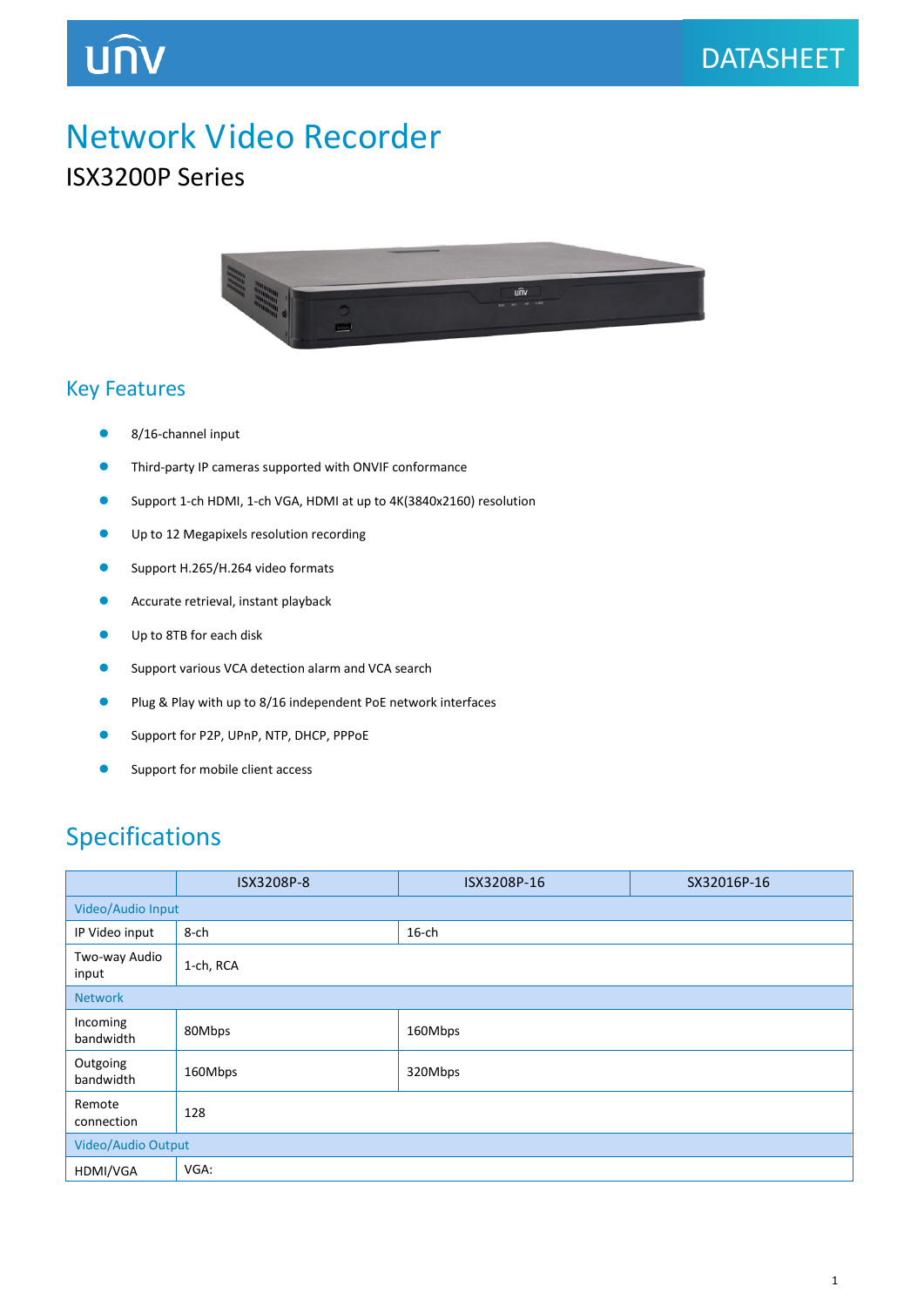# unv

| output                                  | 1920x1080p /60Hz, 1920x1080p /50Hz, 1600x1200 /60Hz, 1280x1024 /60Hz, 1280x720 /60Hz, 1024x768 /60Hz<br>HDMI:<br>4K (3840x2160) /60Hz, 4K (3840x2160) /30Hz, 1920x1080p /60Hz, 1920x1080p /50Hz, 1600x1200 /60Hz,<br>1280x1024 /60Hz, 1280x720 /60Hz, 1024x768 /60Hz |          |                                                             |  |  |
|-----------------------------------------|----------------------------------------------------------------------------------------------------------------------------------------------------------------------------------------------------------------------------------------------------------------------|----------|-------------------------------------------------------------|--|--|
| Audio Output                            | 1-ch, RCA                                                                                                                                                                                                                                                            |          |                                                             |  |  |
| Recording<br>Resolution                 | 12MP/8MP/6MP/5MP/4MP/3MP/1080p/960p/720p/D1/2CIF/CIF                                                                                                                                                                                                                 |          |                                                             |  |  |
| Synchronous<br>Playback                 | 8-ch                                                                                                                                                                                                                                                                 | $16$ -ch |                                                             |  |  |
| <b>Decoding</b>                         |                                                                                                                                                                                                                                                                      |          |                                                             |  |  |
| Compression                             | H.265/H.264                                                                                                                                                                                                                                                          |          |                                                             |  |  |
| Live view/<br>Playback                  | 12MP/8MP/6MP/5MP/4MP/3MP/1080p/960p/720p/D1/2CIF/CIF                                                                                                                                                                                                                 |          |                                                             |  |  |
| Capability                              | 4 x 12MP@20, 4 x 4K@30, 8 x 4MP@20, 16 x 1080P@25                                                                                                                                                                                                                    |          |                                                             |  |  |
| <b>Hard Disk</b>                        |                                                                                                                                                                                                                                                                      |          |                                                             |  |  |
| <b>SATA</b>                             | 2 SATA interfaces                                                                                                                                                                                                                                                    |          |                                                             |  |  |
| Capacity                                | up to 8TB for each disk                                                                                                                                                                                                                                              |          |                                                             |  |  |
|                                         | <b>External Interface</b>                                                                                                                                                                                                                                            |          |                                                             |  |  |
| Network<br>Interface                    | 1 RJ-45 10M/100M/1000M self-adaptive Ethernet Interface                                                                                                                                                                                                              |          |                                                             |  |  |
| <b>Network</b><br>Function              | HTTP,HTTPS,UPnP, RTSP,RTP, SMTP, NTP, DHCP, DNS,IP Filter, PPPoE, DDNS, FTP, IP Server, P2P                                                                                                                                                                          |          |                                                             |  |  |
| USB Interface                           | Front panel: 1 x USB2.0, Rear panel: 1 x USB3.0                                                                                                                                                                                                                      |          |                                                             |  |  |
| Alarm In                                | 4-ch                                                                                                                                                                                                                                                                 |          |                                                             |  |  |
| Alarm Out                               | 1-ch                                                                                                                                                                                                                                                                 |          |                                                             |  |  |
| PoE                                     |                                                                                                                                                                                                                                                                      |          |                                                             |  |  |
| Interface                               | 8 independent 100 Mbps PoE network interfaces                                                                                                                                                                                                                        |          | 16 independent 100 Mbps PoE<br>network interfaces           |  |  |
| Supported<br>Standard                   | IEEE 802.3af/at                                                                                                                                                                                                                                                      |          |                                                             |  |  |
| General                                 |                                                                                                                                                                                                                                                                      |          |                                                             |  |  |
| Power Supply                            | 100 ~ 240 VAC                                                                                                                                                                                                                                                        |          |                                                             |  |  |
| Consumption<br>(without HDD<br>and PoE) | $\leq 20$ W                                                                                                                                                                                                                                                          |          |                                                             |  |  |
| PoE                                     | Max 30W for single port<br>Max 130W in total (16.25W for each)                                                                                                                                                                                                       |          | Max 30W for single port<br>Max 240W in total (15W for each) |  |  |
| Working<br>Temperature                  | $-10^{\circ}$ C ~ + 55 $^{\circ}$ C ( +14 $^{\circ}$ F ~ +131 $^{\circ}$ F)                                                                                                                                                                                          |          |                                                             |  |  |
| Working<br>Humidity                     | 10%~90%                                                                                                                                                                                                                                                              |          |                                                             |  |  |
| <b>Dimensions</b>                       | 380 mm × 315mm × 46 mm                                                                                                                                                                                                                                               |          |                                                             |  |  |
| Weight<br>(without HDD)                 | ≤2.42 $kg$ (5.34 $lb$ )                                                                                                                                                                                                                                              |          | ≤2.48 $kg(5.47lb)$                                          |  |  |